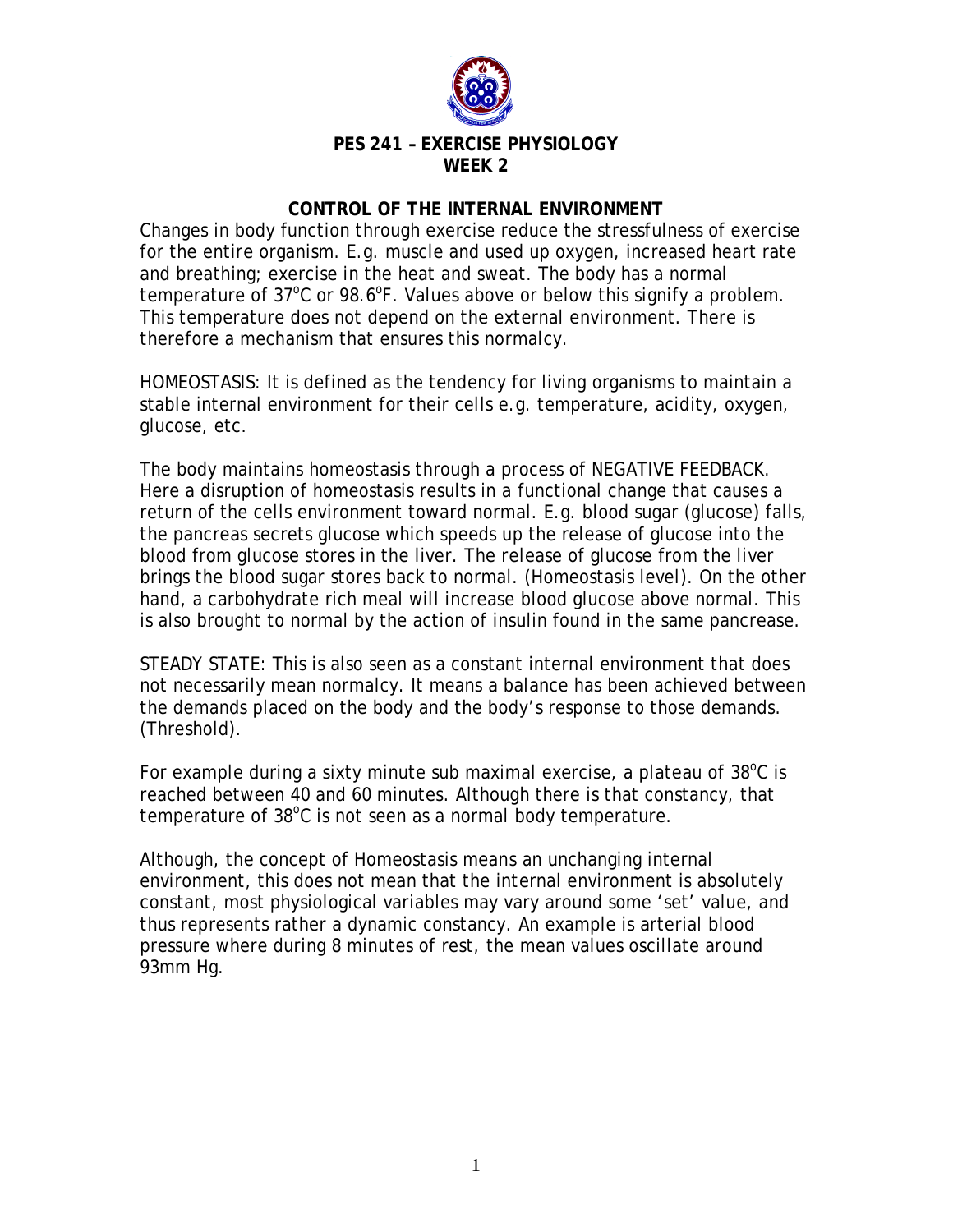## **NATURE OF THE CONTROL SYSTEM**

The body has literally hundreds of control systems, with the overall goal of regulating some physiological variable at a near constant value. These changes reside in the cells themselves. Almost all the structures in the body work to help maintain homeostasis.

For example, the lungs (pulmonary system) and heart (circulatory system) work together to replenish oxygen and remove carbon dioxide from the extracellular fluid.

The fully understand how the system works to maintain a stable environment, we shall use the analogy of a simple nonbiological control system such as a thermostat-regulated heating and cooling system in a home. The temperature in the room is set at a constant and a rise or fall in this temperature will cause the system to produce heat or cold to achieve normalcy. (correction of the condition).

A biological control system is defined as a series of interconnected components that maintain a physical or chemical parameter of the body at a near constant value.

The general components of a biological control system are as follows: (1) a receptor (2) an integrating center and (3) an effector The system begins to operate when there is a stimulus (i.e. some detectable change in the environment) such as temperature, blood pressure, etc.

The stimulus excites the receptor (change detector) which then sends a message to the integrating centre (control box) which sends an appropriate output message to the effector (correcting centre) to bring the internal environment to normal. The returning of the internal environment to normal results in a decrease or increase in the stimulus that triggered the control system into action. This type of feedback is termed NEGATIVE FEEDBACK.

## **NEGATIVE FEEDBACK**

Most control systems of the body operate via negative feedback. An example of negative feedback can be seen in the respiratory system's regulation of the  $CO<sub>2</sub>$ concentration in extracellular fluid.

In this case, an increase in extracellular  $CO<sub>2</sub>$  above normal levels triggers a receptor, which sends information to the respiratory control center (integrating centre) to increase breathing. The effectors in this example are the respiratory muscles. The increase in breathing will lower extracellular  $CO<sub>2</sub>$  concentrations back to normal, thus establishing homeostasis.

This process is termed negative feedback in mind when studying how exercise response and adaptations to training occur, because the application of this principle often helps to sort out meaningful relationships between functional changes and to predict what responses or adaptations should occur e.g.